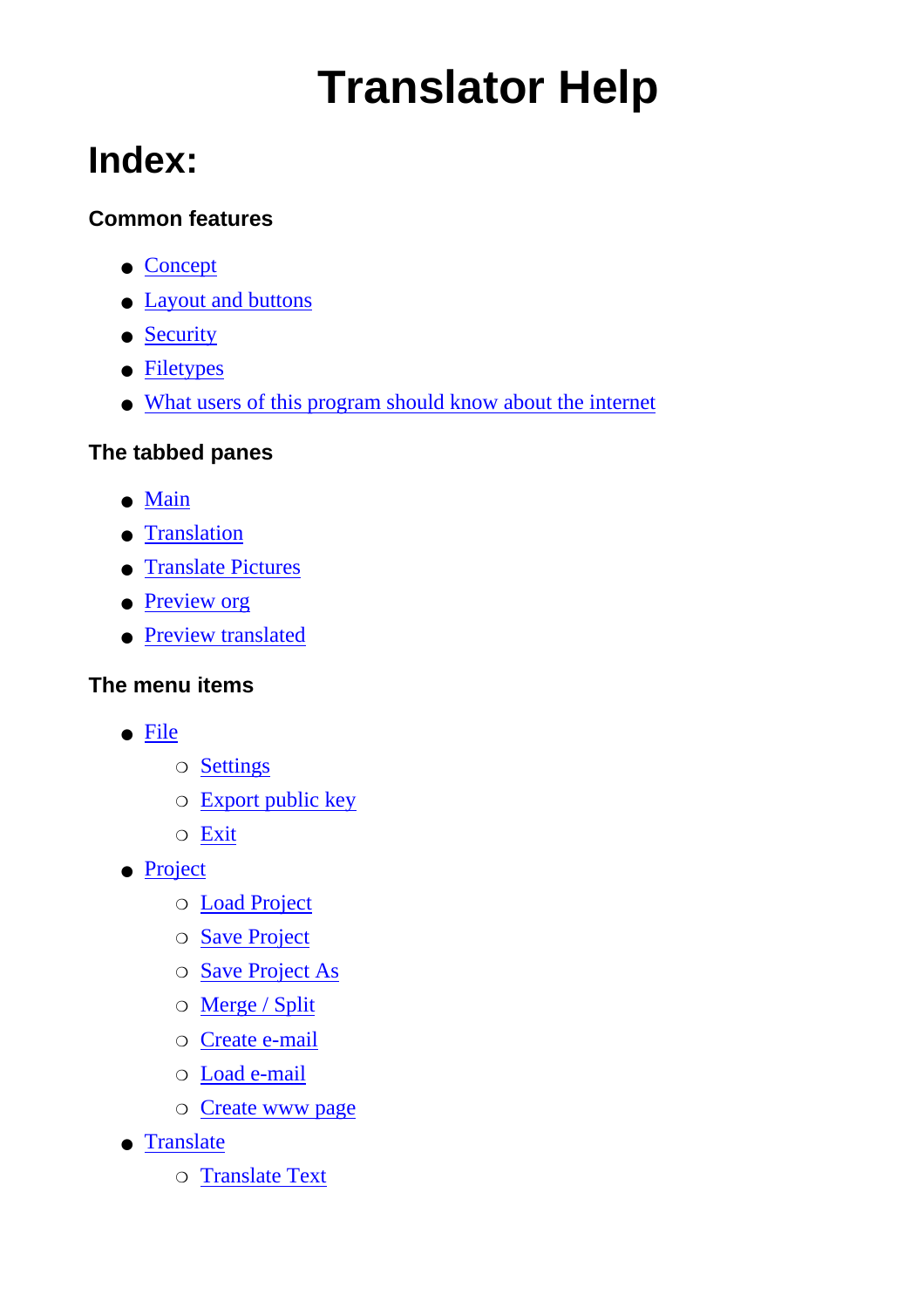- ❍ [Translate Pictures](#page-16-2)
- [Glossary](#page-17-0)
	- ❍ [View Glossary](#page-17-1)
	- ❍ [Output Glossary](#page-17-2)
	- ❍ [Export Glossary](#page-17-3)
	- o **[Import Glossary](#page-17-4)**
- [TransMemory](#page-18-0)
	- ❍ [Save Dictionary](#page-18-1)
	- ❍ [Optimize Index](#page-18-2)
	- ❍ [Export Memory](#page-18-3)
	- ❍ [Import Memory](#page-18-4)
- [Help](#page-18-0)
	- ❍ [Help](#page-19-0)
	- ❍ [View ErrorLog](#page-19-1)
	- ❍ [About](#page-19-2)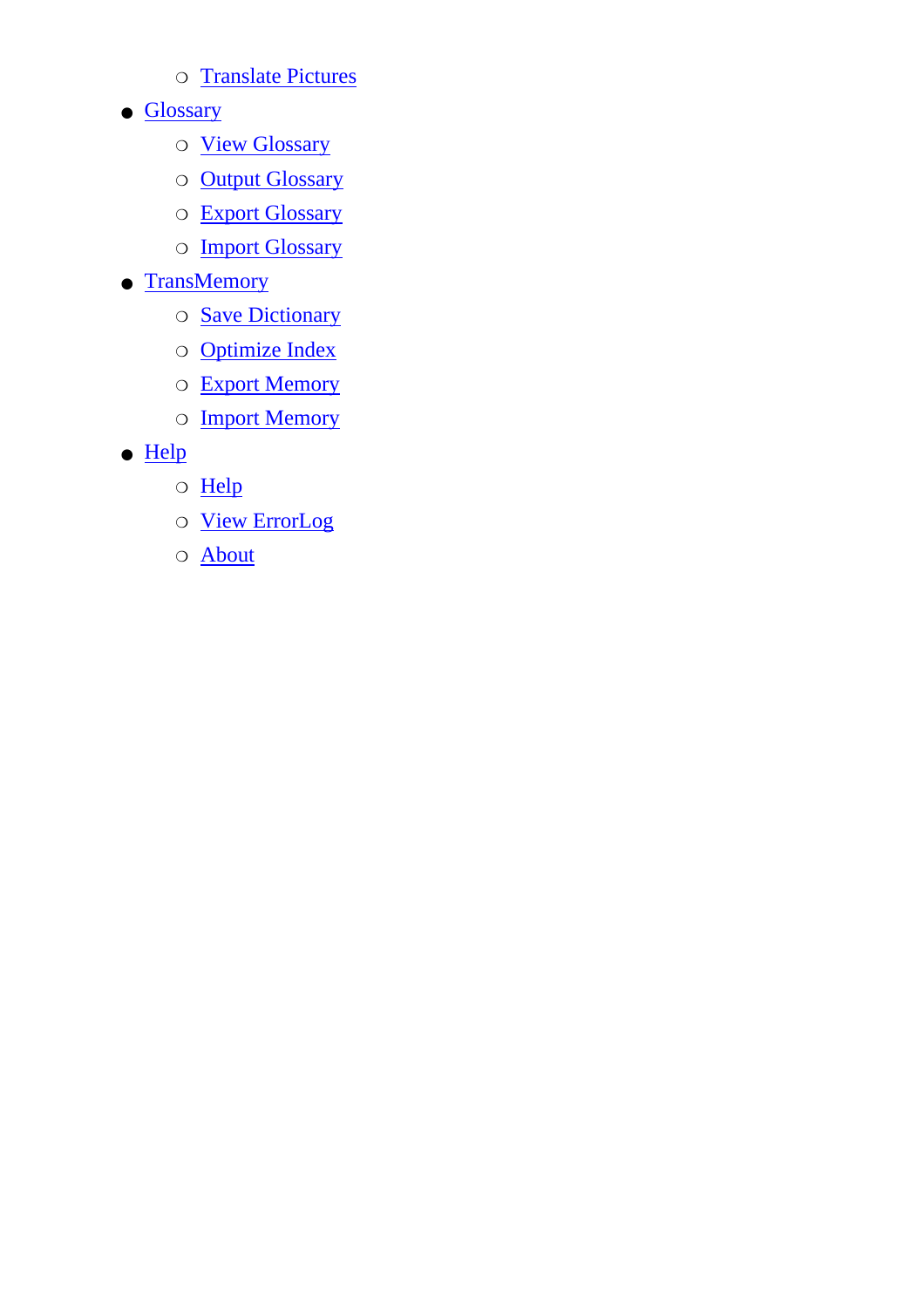## **Concept**

<span id="page-2-0"></span>The Translator Program is designed to enable people who only have a very limited knowledge of the internet to translate web pages easily.

Web Designers will submit complete web sites to www.nettranslator.co.uk.

nettranslator.co.uk will convert the web site in a format the Translator software can use. With this individual translators are now able to translate the web site and see the finished product.

While the Translator software doesn't translate by itself, it creates a databank of previous translations and gives suggestions if it finds a similar sentence. Thus, the more was translated with the software, the more 'intelligent' the suggestions get.

The software needs to be registered before use, enabling nettranslator.co.uk to recognize, who has translated what and pay them accordingly.

Translator is written to be 100% Java compatible and with this is entirely platform independent. It should run without problems on Windows, Linux, Macintosh and Solaris platforms. It has been tested on the Java Runtime Environment 1.3.0 and 1.4.0.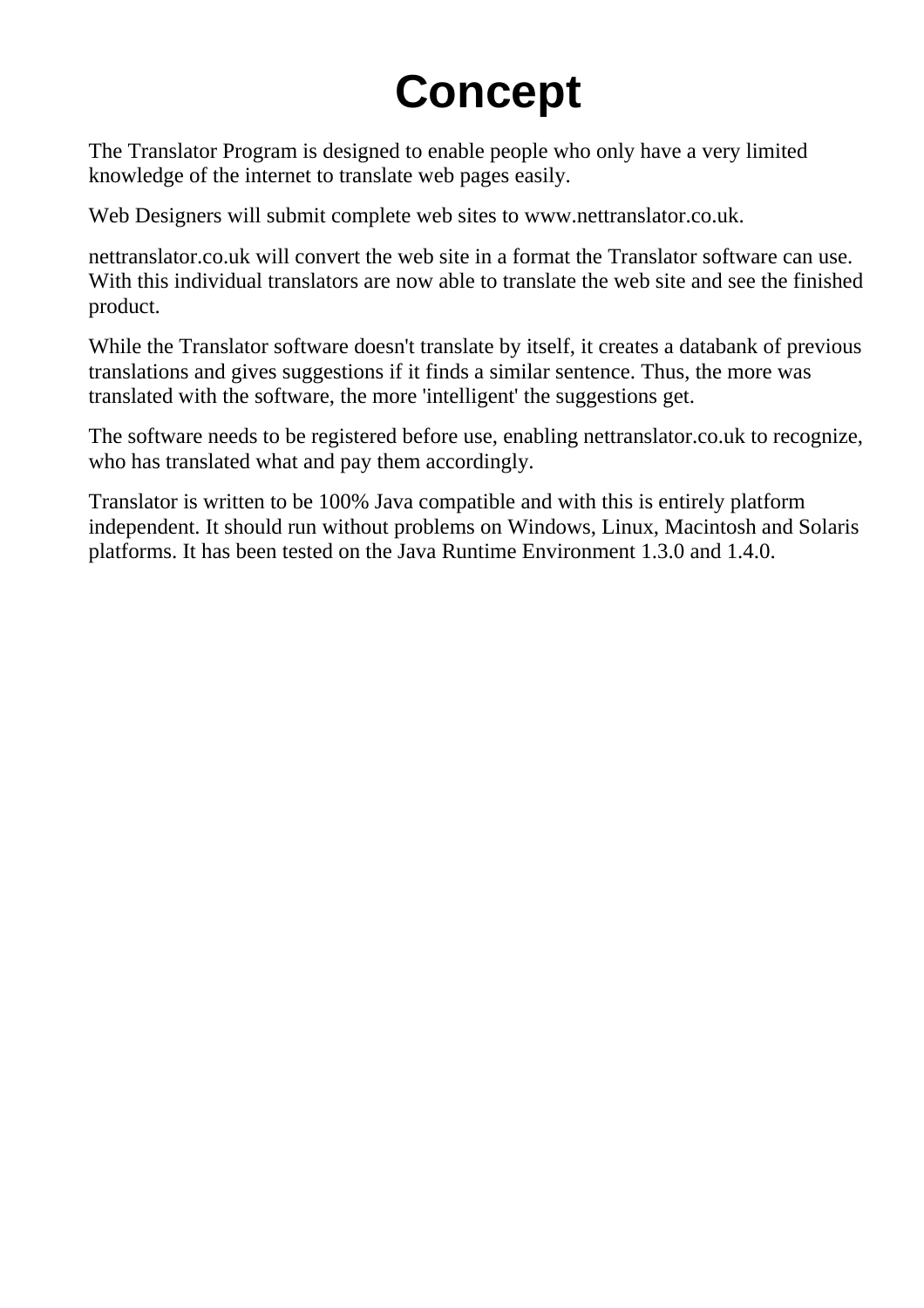## **Layout**

<span id="page-3-0"></span>

| <b>Project Statistics</b><br>Project File : er\temp\test01.prj<br>unique Project ID                                                                                                                                                                                                                                   | Project:<br>E-mail:                                           | Start Translation Translate Pictures HTML org HTML translated<br><b>Load Project</b> |             |  |
|-----------------------------------------------------------------------------------------------------------------------------------------------------------------------------------------------------------------------------------------------------------------------------------------------------------------------|---------------------------------------------------------------|--------------------------------------------------------------------------------------|-------------|--|
|                                                                                                                                                                                                                                                                                                                       |                                                               |                                                                                      |             |  |
|                                                                                                                                                                                                                                                                                                                       |                                                               |                                                                                      |             |  |
|                                                                                                                                                                                                                                                                                                                       |                                                               | <b>Create E-mail</b>                                                                 | Load E-mail |  |
|                                                                                                                                                                                                                                                                                                                       |                                                               |                                                                                      |             |  |
|                                                                                                                                                                                                                                                                                                                       |                                                               |                                                                                      |             |  |
| root directory<br>original language of the Project: en<br>language to translate to<br>mumber of Files in www page = 1 823<br>number of files to translate : 412<br>number of translated files = 1 2<br>number of Pictures to translate : 12<br>number of translated Pictures : 1<br>remaining number of words : 11731 | : e:\temp\www02/<br>$\pm$ de<br>Total number of words [12275] |                                                                                      |             |  |

The Translator software has 4 main areas:

| red    | menu bar: here you have access to all the functions of the program                  |
|--------|-------------------------------------------------------------------------------------|
|        | the tabbed panes:                                                                   |
| blue   | Each pane contains its own work area, to display statistics, pictures, original and |
|        | translated web pages                                                                |
| green  | The work areas                                                                      |
| yellow | Info and progress bar, inform you about the progress on current work done.          |

### **Buttons**

<span id="page-3-1"></span>

This button opens the fileselector, which enables you to select a directory or file.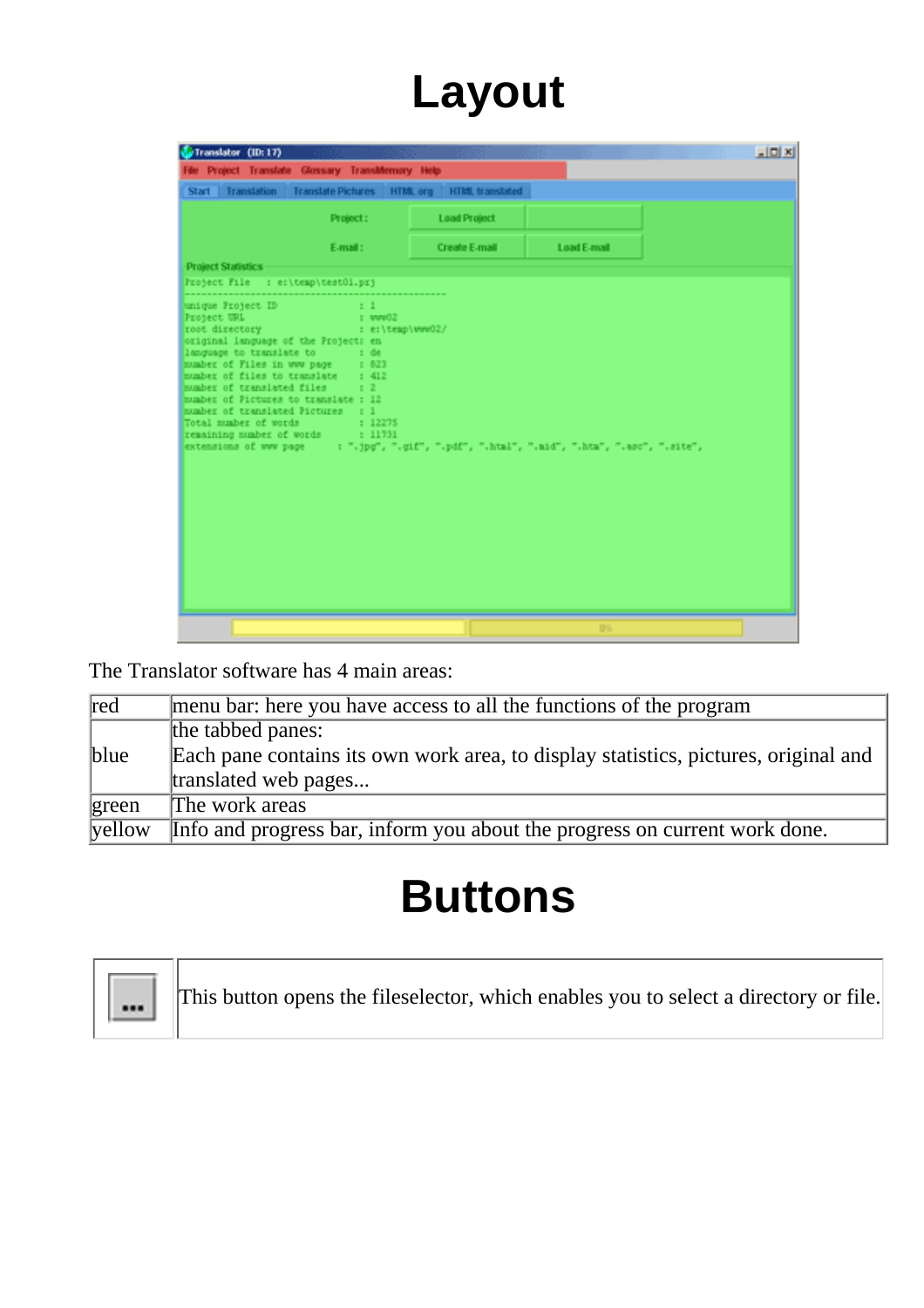# **Security**

<span id="page-4-0"></span>Security features in the Translator software have the aim to authenticate the individual translator to nettranslator.co.uk and vice versa.

When the Translator software is installed the first time, each translator receives an individual Translator ID (which is displayed in the Titelbar), his own Private - and Public key, as well as a set of Public - keys of authorised users of the unlimited version of the Translator software.

Translation Projects are created by the users of the unlimited version and then sent by e-mail to the individual translators for translation. All e-mails are highly compressed and are signed with the private key of the person sending the mail. If the receiver of the mail possesses the senders public key, he will be able to verify the mail. With this system it is ensured, that both sides know where the e-mail came from.

Further it is possible for the owners of the unlimited version, to trace each translated line back to a registered translator, thus ensuring, that nobody can claim the translation of somebody else.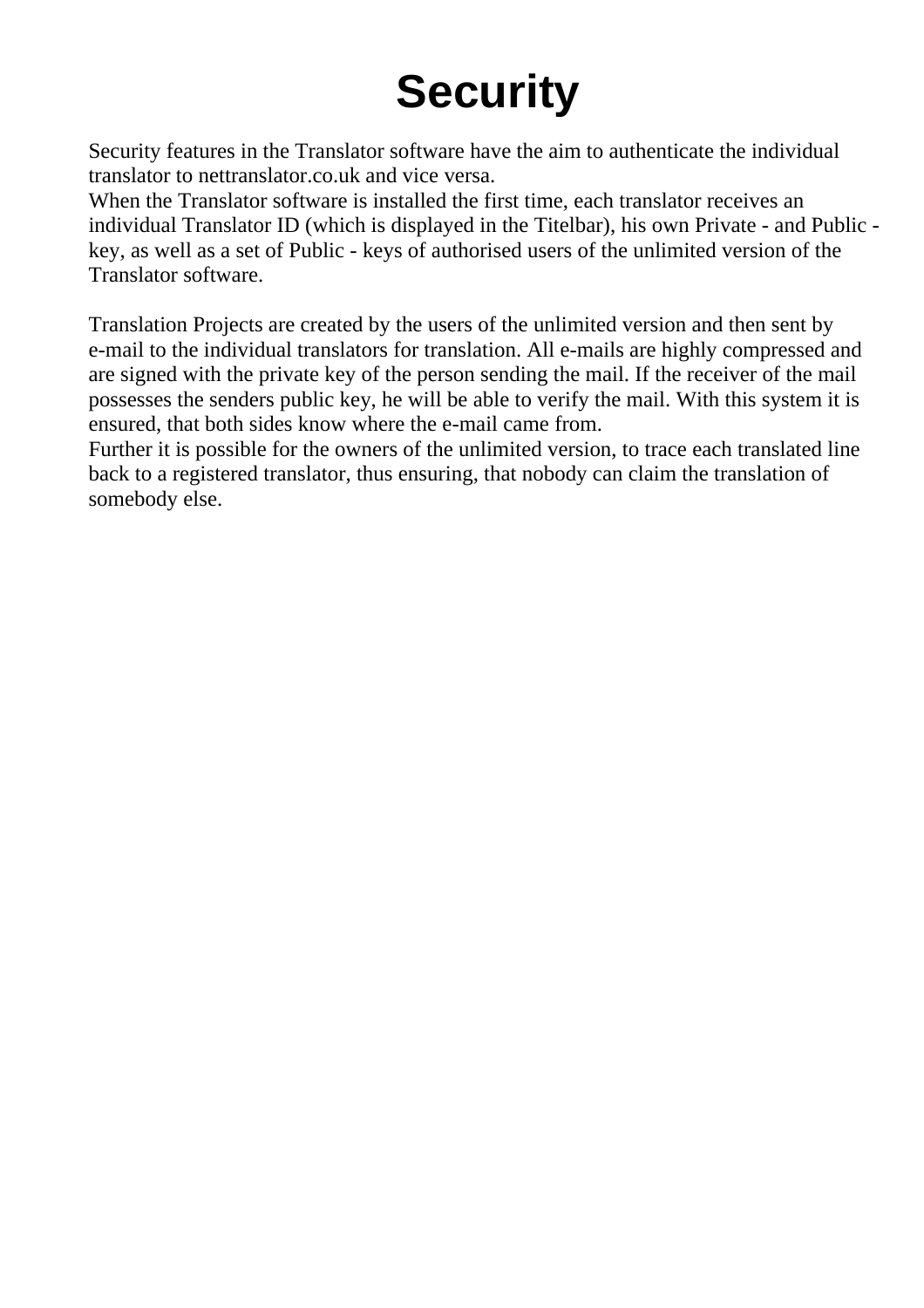# **Filetypes**

<span id="page-5-0"></span>There are several new files created while running Translator:

| Extension                  | Description                                                                                                      |
|----------------------------|------------------------------------------------------------------------------------------------------------------|
| Translator.jar             | The main program                                                                                                 |
| <b>Translator.settings</b> | Settings of your Translator software. If you delete this file, it will be<br>recreated with the default settings |
| Translator.log             | here the ErrorLog gets saved                                                                                     |

| Extension | <b>Description</b>                                                    |
|-----------|-----------------------------------------------------------------------|
|           | Project file. In these files your translation and the Glossary are    |
| .prj      | saved. If you delete it, your work is gone !!!                        |
| .data     | Here all other data of the website are saved, without it you can't    |
|           | create a www page                                                     |
| .pem      | Project E Mail. Highly compressed file with all important data of the |
|           | data and .prj files. File is signed to validate the author.           |
| .dic      | Dictionary files for Translation Memory (in folder TransDB)           |
| idx       | <b>Index file for Translation Memory (in folder TransDB)</b>          |
| .tdb      | databank files for Translation Memory (in folder TransDB)             |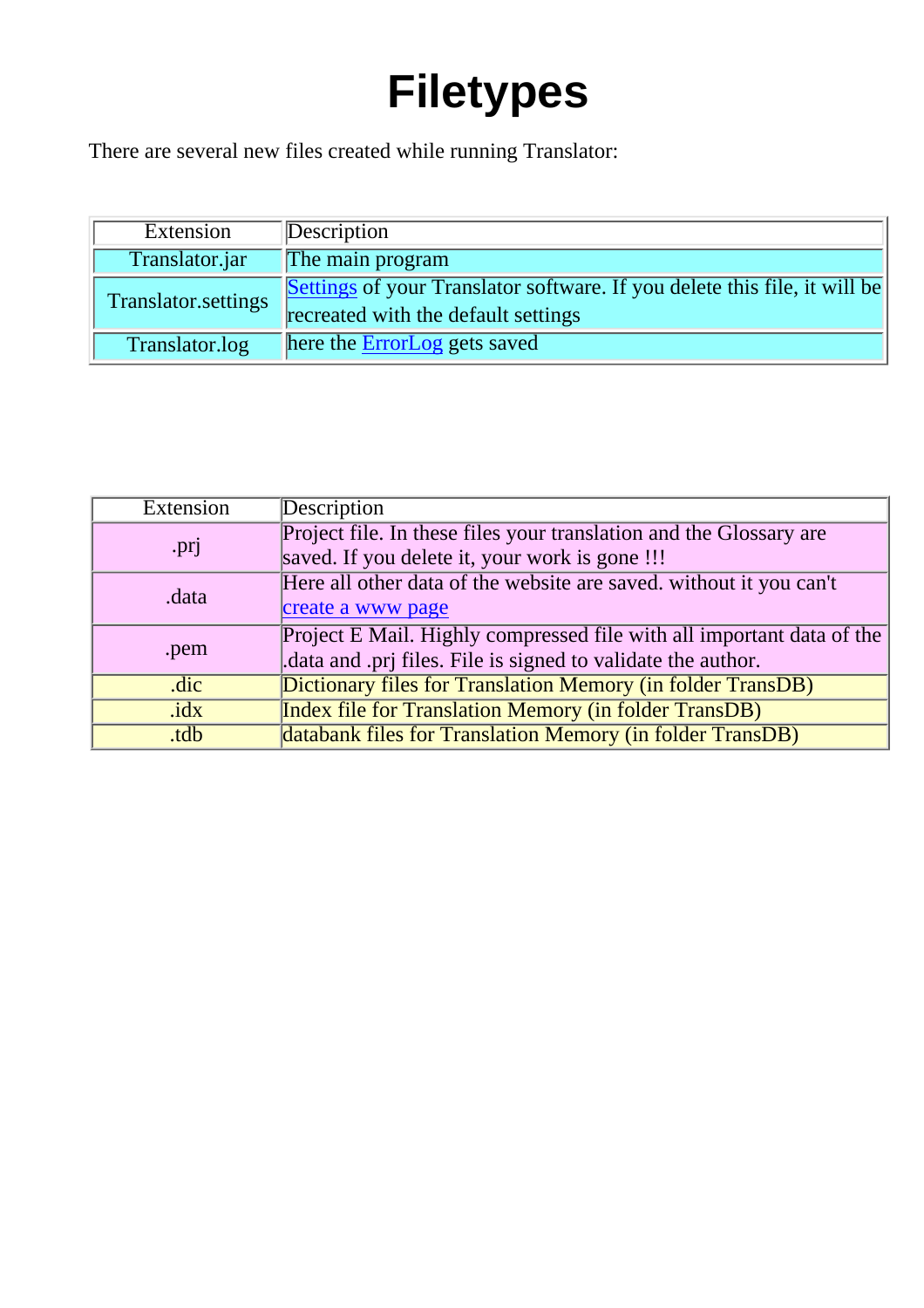# **Minimal HTML**

<span id="page-6-0"></span>HTML (or Hyper Text Markup Language) is the most commonly used language on the internet. This language and all relatives (commonly known as SGML) use so called Tags to instruct the browser to do something and plain Text.

Lets look at a simple html page:

```
<html>
<body>
   <table width="100%">
     <tr>
         <td>
             this is some text
        \langle t \rangle<sub>td</sub></sub>
             and here some more
        \langle td>
     \langle/tr>
   </table>
   <img src="smile.gif" alt="keep smiling">
</body>
</html>
```
only the lines marked in red are text, which need translating. All other informations are informations of how to display the text and are called Tags (e.g.: <tr> means start a new Table Row). A Tag usually starts with a '<' and ends with '>'.

Text which needs to be translated usually is outside of tags, with the exception of [ALT text](#page-7-0) (see below)

Here is what above www page would look like:



From above example you might have noticed that there are many spaces in front of the texts in the html file, these spaces are ignored in the output of the browser and the texts are all aligned to the left.

#### **Special Symbols:**

as characters like '<' and '>' are reserved for html Tags there are special symbols to display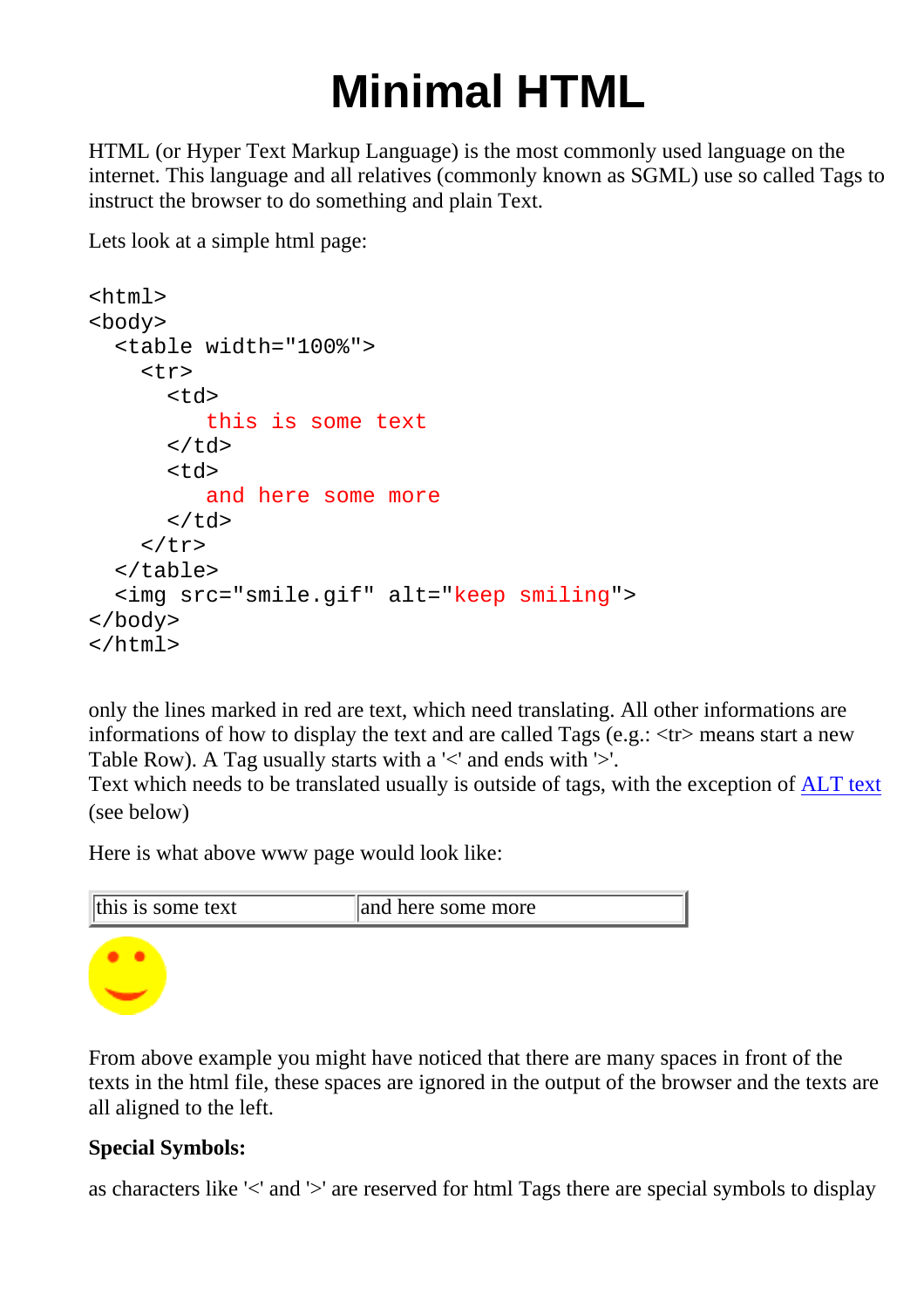them:

e.g.: &It; stands for ' $\lt$ '; ö for 'ö' ...

There are many others, but the translator doesn't have to worry about them, as the software deals with it. There is one though, which is important:

#### <span id="page-7-1"></span>

(forced space)

As I have mentioned above, spaces are usually ignored by the browser, if the web designer wants to force the browser to display a space, he uses the  $\&$ nbsp; symbol. When translating please make sure, not to omit forced spaces, as this might destroy the output.  $(E.g.: <\text{td}> \& \text{nbsp}; <\text{/td}>$  will display an empty table cell, while  $<\text{td}> <\text{/td}>$  will not display a cell at all!

#### <span id="page-7-0"></span>**ALT text:**

is an exception to the rule, that translatable text is outside of html tags. If you hoover the mouse over the small picture in above example, the text 'keep smiling' should be displayed (This would work, in a normal browser. ALT text doesn't seem to be supported in Java). This text is called ALT text. When translating you will be alerted to ALT text in the information area of the translation pane.

#### <span id="page-7-2"></span>**<pre> </pre>: preformated text:**

there is one other possibility to have spaces and formating in the text. This is, to enclose the text in <pre> tags. See this example:

```
<pre>
     this is preformated text
   and here the second line
</pre>
     this text is not breformated
   and the second line
```
here is, what this example displays:

this is preformated text and here the second line this text is not preformated and the second line

you see the difference immediately. In the preformated area, all leading spaces and spaces in between the words is shown. In the text, which is not enclosed in  $\langle pre \rangle$  tags, all spaces and the new lines are ignored and the text of both lines in the source code is displayed in one line.

You will be alerted to preformated text in the information area of the [translation pane](#page-9-0) When translating preformated text, please make sure, to format text as similar as possible to the original.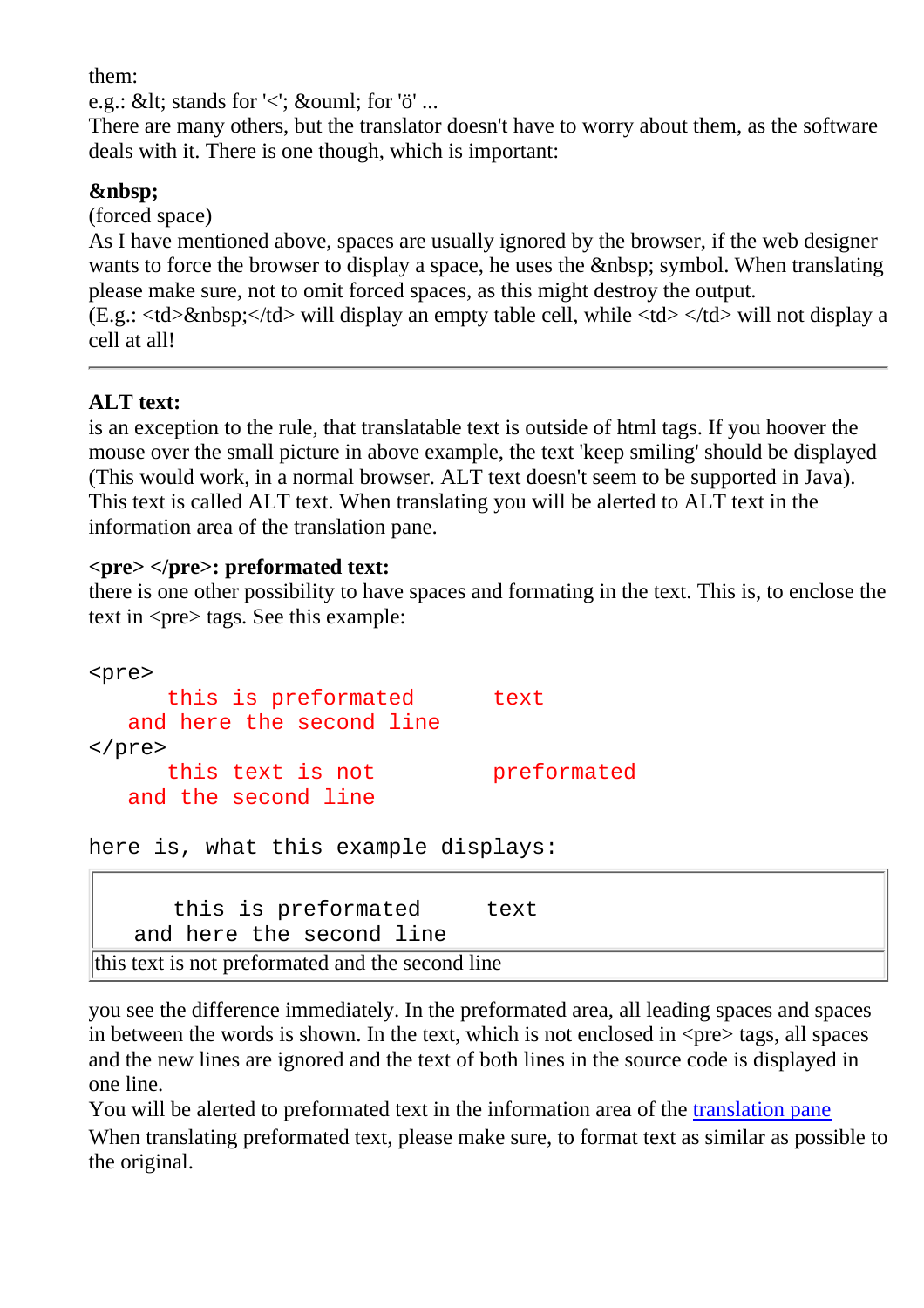## **Main pane**

<span id="page-8-0"></span>

|                                                                                                                                                                                                                                         |                                                                                                                                                                    | $\blacktriangle$ Menuebar               |             |               |
|-----------------------------------------------------------------------------------------------------------------------------------------------------------------------------------------------------------------------------------------|--------------------------------------------------------------------------------------------------------------------------------------------------------------------|-----------------------------------------|-------------|---------------|
| Translator (ID: 17)                                                                                                                                                                                                                     |                                                                                                                                                                    |                                         |             | $-101 \times$ |
| Start Translation                                                                                                                                                                                                                       | File Project Translate Glossary TransMemory Help<br><b>Translate Pictures</b>                                                                                      | <b>HTML</b> translated<br>HTML org      | Tabbed pane |               |
|                                                                                                                                                                                                                                         | Project:                                                                                                                                                           | <b>Load Project</b>                     |             |               |
|                                                                                                                                                                                                                                         | E-mail:                                                                                                                                                            | <b>Create E-mail</b>                    | Load F-mail |               |
| <b>Project Statistics</b>                                                                                                                                                                                                               |                                                                                                                                                                    |                                         |             |               |
| Project File                                                                                                                                                                                                                            | : e:\temp\test01.prj                                                                                                                                               |                                         |             |               |
| language to translate to<br>mumber of Files in www page : 823<br>mumber of files to translate : 412<br>number of translated files<br>number of Fictures to translate : 12<br>mumber of translated Pictures : 1<br>Total number of words | $:$ de<br>$\cdots$<br>: 12275<br>remaining number of words = 11731<br>extensions of www page = : ".jpg", ".gif", ".pdf", ".html", ".mid", ".htm", ".asc", ".site", | <b>Statistics</b><br>Info & Progressbar |             |               |
|                                                                                                                                                                                                                                         |                                                                                                                                                                    |                                         | D%          |               |

When the program is started you will see the main pane. Here you have buttons to load a project, create and read a compressed and signed file for e-mailing.

In the statistics area you will see statistics of the currently loaded project.

#### **Buttons:**

- [Load Project](#page-15-1)
- [Create e-mail](#page-15-5)
- [Load e-mail](#page-15-6)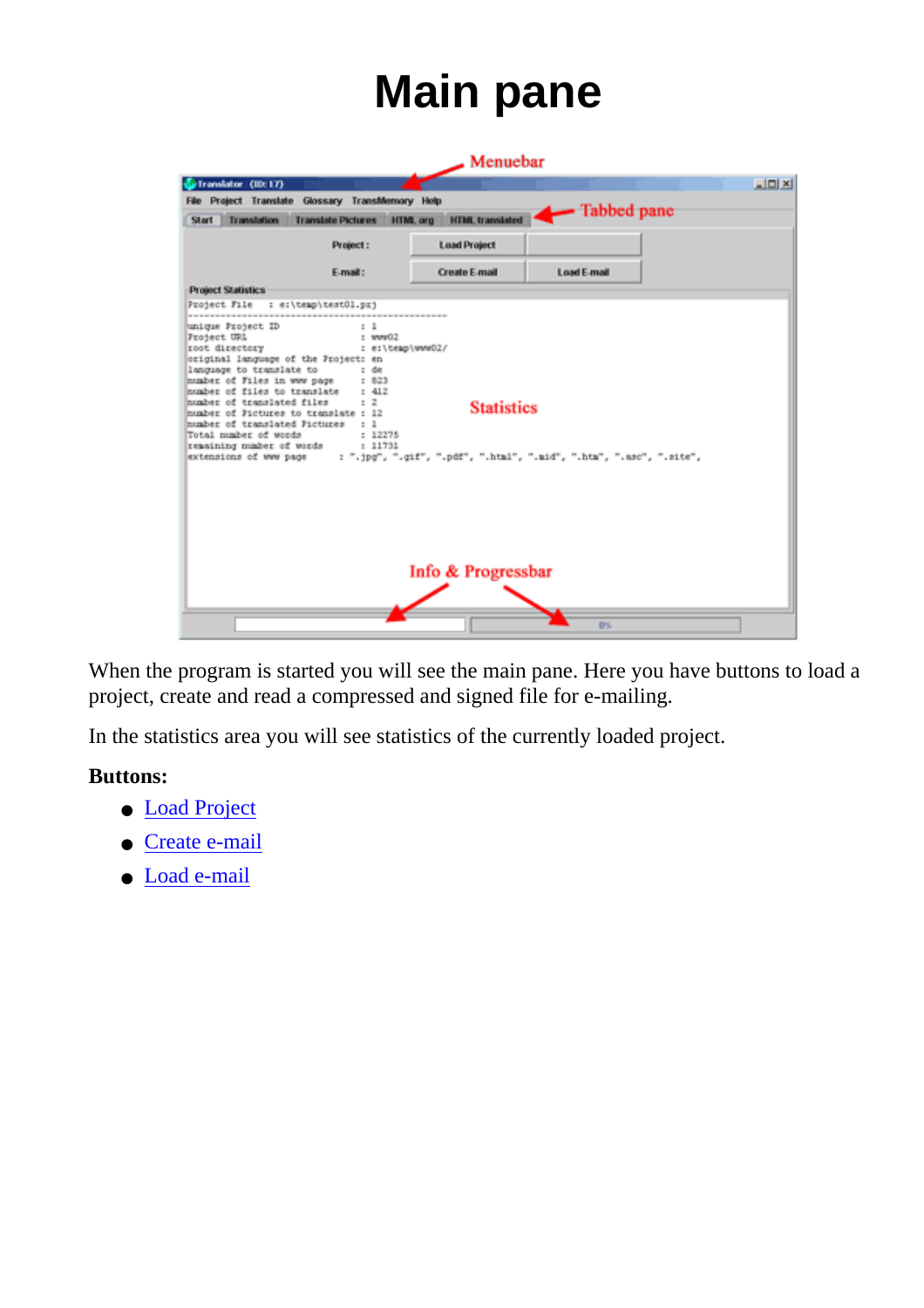# **Translation panes**

<span id="page-9-0"></span>

|                                                                                                                                                                                                                                                                                                                                                                                                                                                                                                                                    | The translation pane consists of three main areas:<br>• red: control area with buttons and<br>fileselector<br>• blue: the main work area, where text is<br>translated<br>• green: the translation memory display<br>you can change the size of all areas, by moving the<br>bars between them.<br>Click on the picture to see more details.                                                                                                                                                                                                                              |
|------------------------------------------------------------------------------------------------------------------------------------------------------------------------------------------------------------------------------------------------------------------------------------------------------------------------------------------------------------------------------------------------------------------------------------------------------------------------------------------------------------------------------------|-------------------------------------------------------------------------------------------------------------------------------------------------------------------------------------------------------------------------------------------------------------------------------------------------------------------------------------------------------------------------------------------------------------------------------------------------------------------------------------------------------------------------------------------------------------------------|
| Info<br>:<br>Copy<br><pre><br/>Variables:<br/>- Svarl<br/>- \$var2<br/><math>K</math> <math>\rightarrow</math> <math>H</math><br/><b>FileChooser</b><br/>common/basic.html 4<br/>common/concept.htn<br/>commonfiletypes.htr<br/>common/tayout.html<br/>common/security.htm<br/>index.html<br/>menufile.html<br/>menuiglossary.html<br/>menu/help.html<br/>menumemory.html<br/>menu/project.html<br/>menutranslate.html<br/>panes/mainpane.htm<br/>panes/picturepane.ht-<br/>panes/previewpane.h<br/>nanes francoletail htr."</pre> | The control area:<br>buttons:<br>• Copy: copies the original text in the<br>translation<br>• <u> </u> ; inserts a <u>forced</u> space in the<br>translation<br>$\left \mathbf{H}\right  \leq \left \mathbf{H}\right $ change the currently translated<br>line to first, prev, next, last, alternatively you<br>can use the keyboard and type Home, ↑<br>and ↓ or End;<br>Labels light up to display<br>• preformed text<br>alt text<br><b>FileChooser:</b><br>here you can select the currently translated file.<br>Already translated files will be displayed in blue. |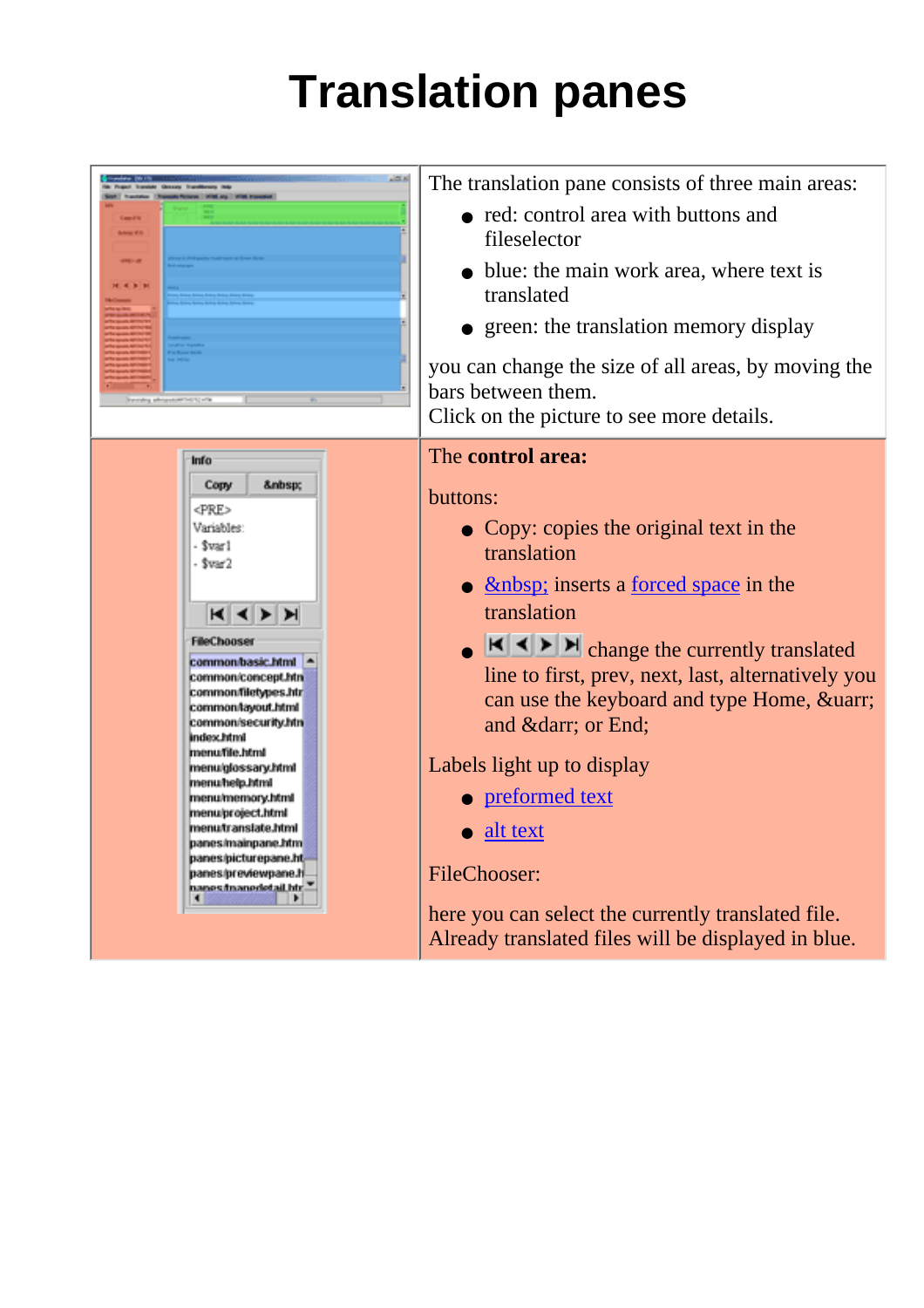<span id="page-10-0"></span>Marc Andreessen, who anticipated the b any for www-sowfbvare:

#### Netscape

<span id="page-10-1"></span>Original

In the second part of 1993 influential papers like the new York times published articles of the new feever in the Internet community.

Die Anzahl der Schaulustigen wuchs,

ebenso wie die Anzahl von Server-Betre die sich die frei verfügbare HTTP-Softwa installierten und damit WWW-fähig wurd Hunderte.

tausende Menschen mit Internet-Zugang Servern begannen, HTML fürs WWW zu : aber auch Persönliches, Abstruses, Verrü Bill Gates, Chef von Microsoft, dem mäc ber die Entwicklungen im Internet, wenn

> 100 Mars Andreessen, who anticipated the bosm<br>colourder of a new software company for ver **BMaro Andreessen**

in de awiten Jahrahälfe 1990 buchten einfl Translated mis Artikal Ober daz na de Fieber in

#### The **translation area:**

here the currently translated file gets displayed in continuity. The top white line shows the current line for translation. In the while area below, you can type your translation. Once you press enter, the translation of this line will be accepted and the next line is displayed.

The gray areas above and below show you the continuity of the text, in the top you will normally see the already translated text in blue letters (if you haven't translated a line, the original language will be shown in black letters), in the bottom grey area, the text is displayed in the original language, once again blue letters indicate, that this line is already translated.

You can double click on any word in the gray or white areas, to copy this word in the [Translation](#page-17-0) [Glossary.](#page-17-0) A word displayed in red indicates, that this word already is in the glossary. When you double click on a red word, the translation of it will be copied.

The slightly darker, narrow grey bars on the left. Show, that different lines belong to one sentence (the sentence is over several lines of html code. For an example see [preformated text](#page-7-2) where the text is outside the  $\langle$ pre $\rangle$  tag.

#### The **Translation memory:**

the translator software creates a databank of all previously translated sentences, and displays similar sentences. The sentences are sorted by a score, a score of 100 usually indicating the best matches (scores of >100 are possible this issue will be addressed in updates of the software). You can click on a found sentence in the memory area, to have it copied in the translation. You can press the button on the left, to toggle between the display of the found matches in the original language or the translation. If you display in the original language, matching word pairs will be displayed in red, matching single words in green.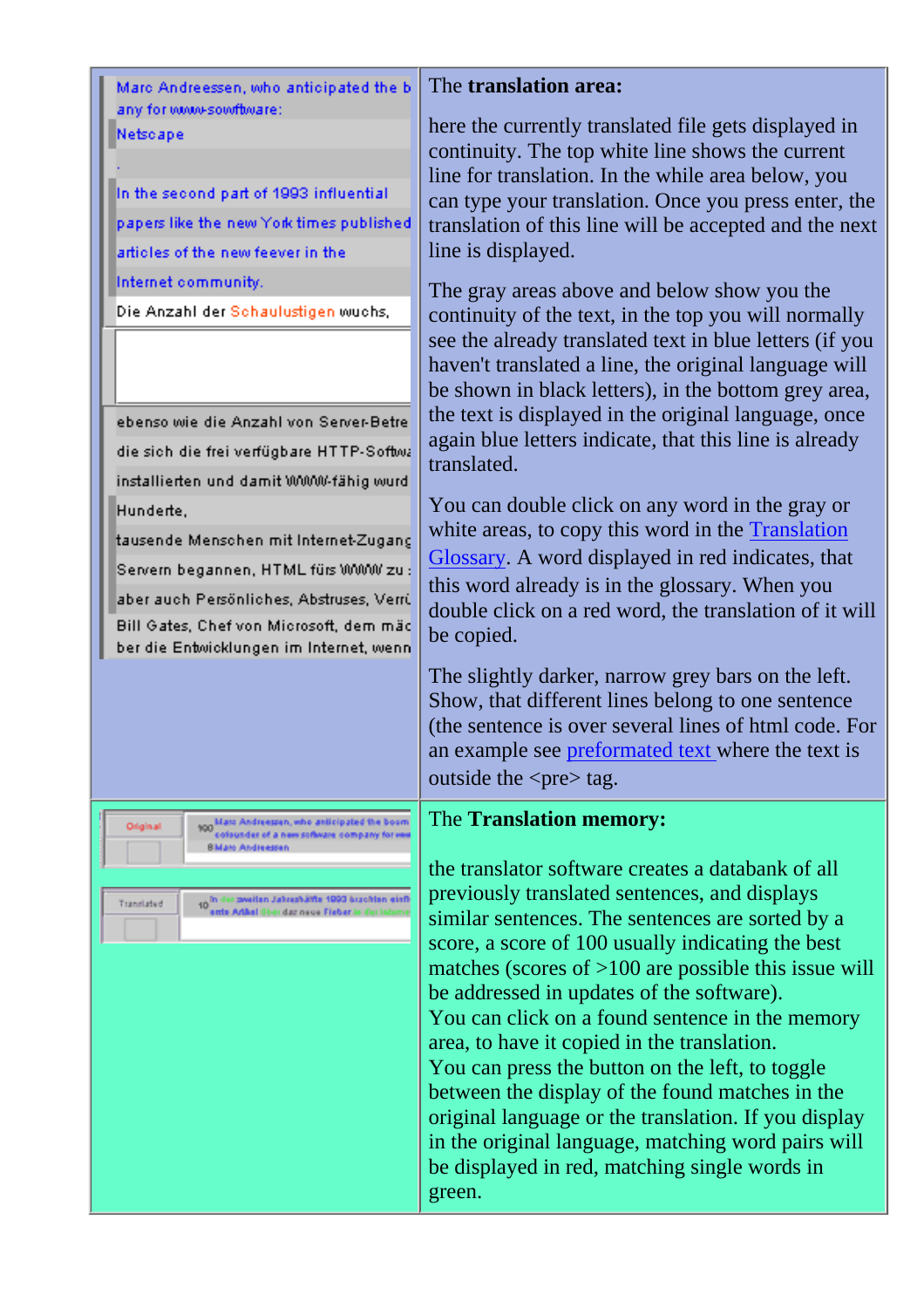### **Picture pane**

<span id="page-11-0"></span>

| Translator (ID: 17)<br>File Project Translate Glossary Transldemory Help                                                                          | $\frac{1}{2}$                                                                                   |
|---------------------------------------------------------------------------------------------------------------------------------------------------|-------------------------------------------------------------------------------------------------|
| <b>Transfation</b><br><b>Translate Pictures</b><br><b>HTML</b> translated<br>HTML org<br><b>Start</b><br><b>Butterfly postcard</b><br><b>STAR</b> | Original Text (if required)<br>Translation<br>Schmetterlings Karte                              |
| * show translated Picture<br><b>Import Picture</b>                                                                                                | Previous<br>Accept of<br>Skip ><br><b>External Editor</b><br><b>Edit Picture</b><br>get Picture |
| Picture: other/jpgs/CardvertJPG                                                                                                                   | 8%                                                                                              |

Pictures and the possible text they contain, are saved as bitmap or vector graphics. Editing these is a specialised job for people experienced with image editing software.

Please type your translation in the field on the right and if from the image it should not be clear, which translation belongs to which sentence, specify this in the Original text area. After translating a picture, you have to press the A**ccept** button, to display the next picture. If you press **Skip**, your translation will be discarded

<span id="page-11-1"></span>The text translations will later be transferred with image editing software to the pictures. For this there are following tools available:

- **Edit Picture** button: this will start the external image editing software (e.g. Adobe 1. Photoshop) and will open the picture in it. After making all changes to the image, save it, open again the Translator window and press the
- **get Picture** Button: the picture will then be imported, saved in the translation and the 2. next picture will be displayed.
- 3. The show translated Picture check box will be activated, if the picture is translated. By checking / unchecking it you can switch between the translated and original images.
- 4. As well you can **import** a **picture** from an external file.

(To use Edit Picture, you have to register an external Image Editing program. See: [Settings](#page-13-3))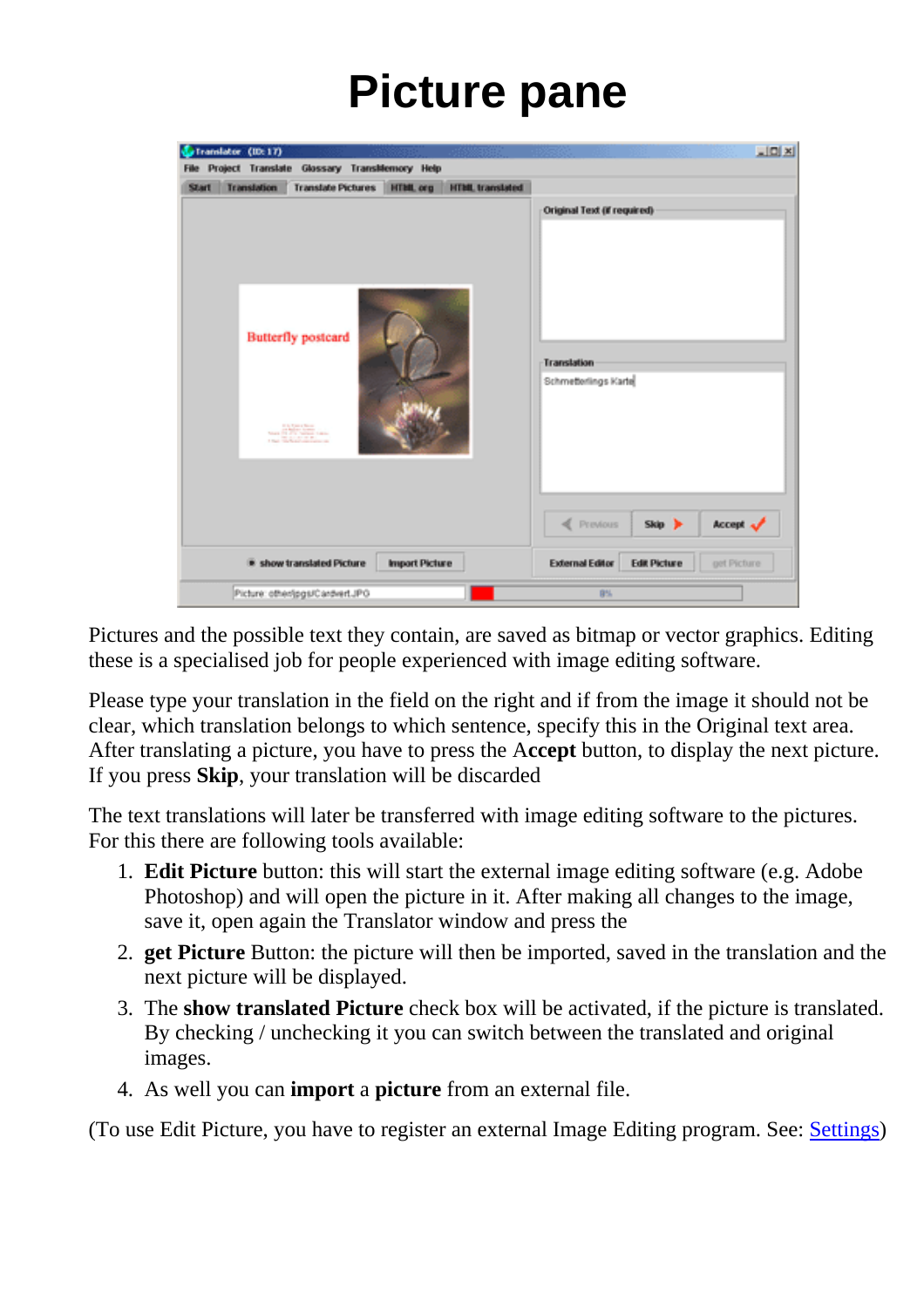### **Preview panes**

<span id="page-12-0"></span>

The preview panes are designed to give you a quick preview of the original and the translated web page. Their only purpose is the proof reading of the translation and to give the translator an idea of what the page looks like.

The preview panes are not able to display pictures, frames, javascript or other languages they are merely displaying html. If you want to see the complete www page, press [create](#page-15-0) [www-page](#page-15-0) in the project menu.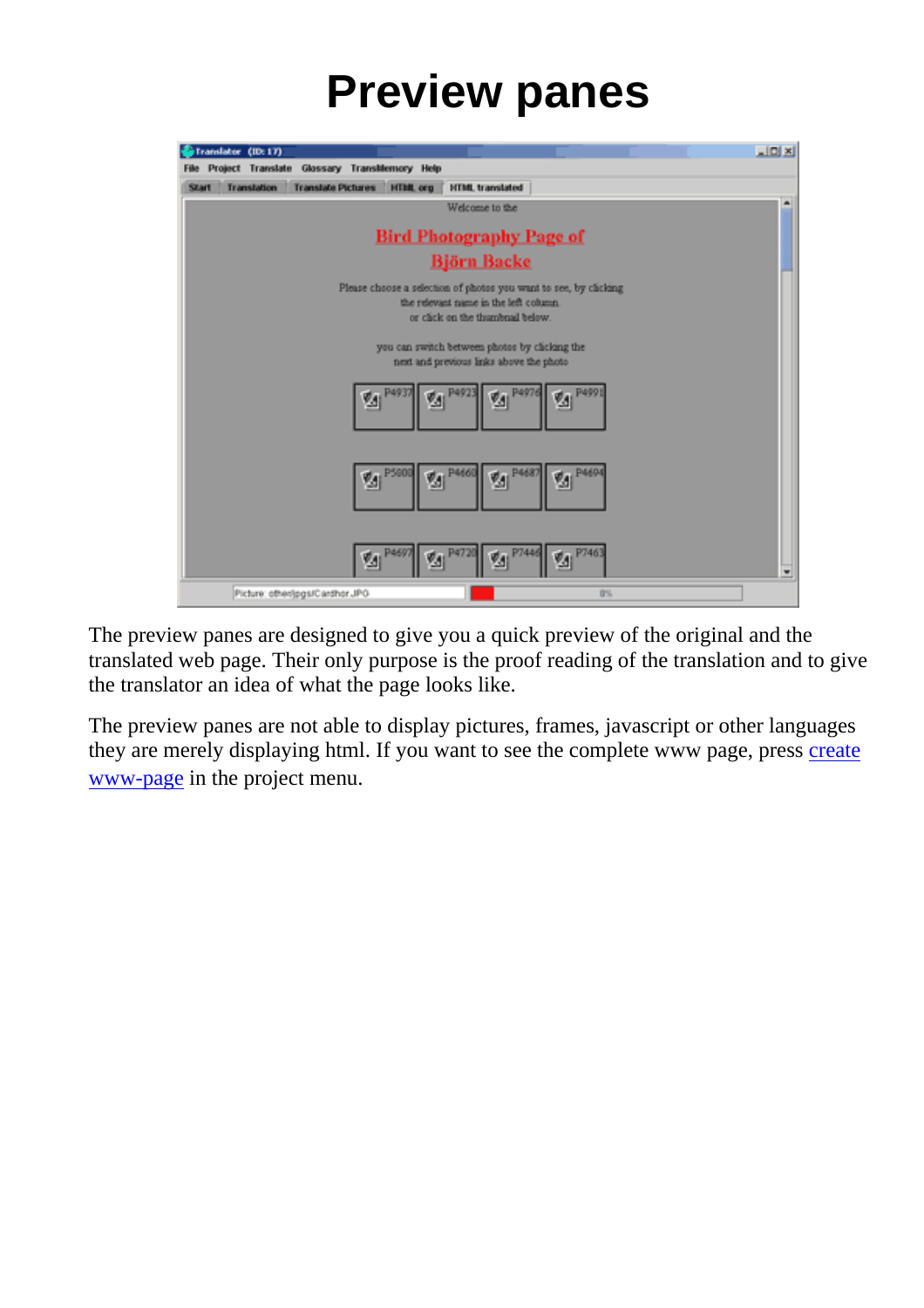# **File menu**

### <span id="page-13-1"></span><span id="page-13-0"></span>**Settings:**

<span id="page-13-3"></span>Here you can modify the program to your needs and likings.

**Image Tab:** ●

used to register external Image Editing software. Type in the path you want to use (e.g.: c:\Program Files\Adobe\Photoshop\Photoshop.exe). You can use the registered program then in the [Picture translation pane.](#page-11-1)

### **Load:** ●

when the auto load check box is selected, the last project you where working on before closing the program the last time will be loaded on startup.

### **Display:** ●

displaying pages in the [translation pane](#page-10-0) can be a process which requires a lot of processing time. Large www pages could need several minutes to display. Here you can choose to display only a number of lines out of the whole file and when to reload. The default settings are: display 200 lines, if the current line is within 50 lines of the end of the displayed area, reload display, that the current line is in the center again. Change this setting only, if you use a slow computer and the translation pane reacts too sluggish.

#### **Languages:** ●

here you can register new languages and change the fonts used to display the languages. The Abr (Abbreviation) needs to be unique. (E.g. you might define Russian as a new language and use a cyrillic font).

### **Memory:** ●

the settings when to display similar sentences in th[e memory area of the translation](#page-10-1) [pane](#page-10-1).

### **Colors:** ●

you can change the default colors in the software, by clicking on the colored buttons on the right. This will open a colorChooser. Select the color you like, then click 'Accept'.

### <span id="page-13-2"></span>**Export Public Key:**

Used to export the public key of the registered translator. (At the moment there is not really any use for this function, as you can't import public keys of other users. But this might be implemented in future updates...)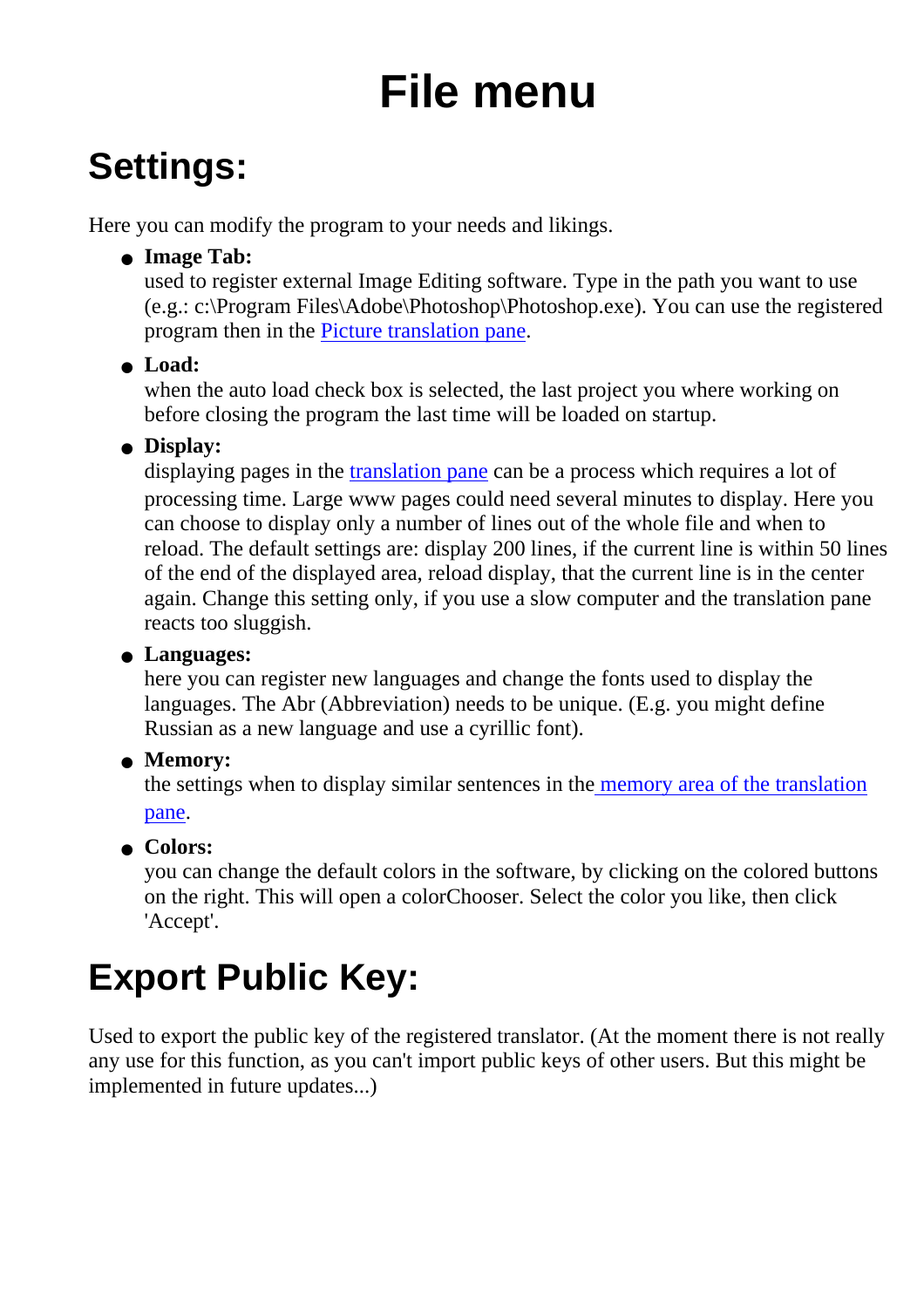### <span id="page-14-0"></span>**Exit:**

saves the current project, the translation memory and then exits the program. (There is no way -except by crashing the software - to exit without having your current translation saved. This is intentional to prevent the accidental loss of your work.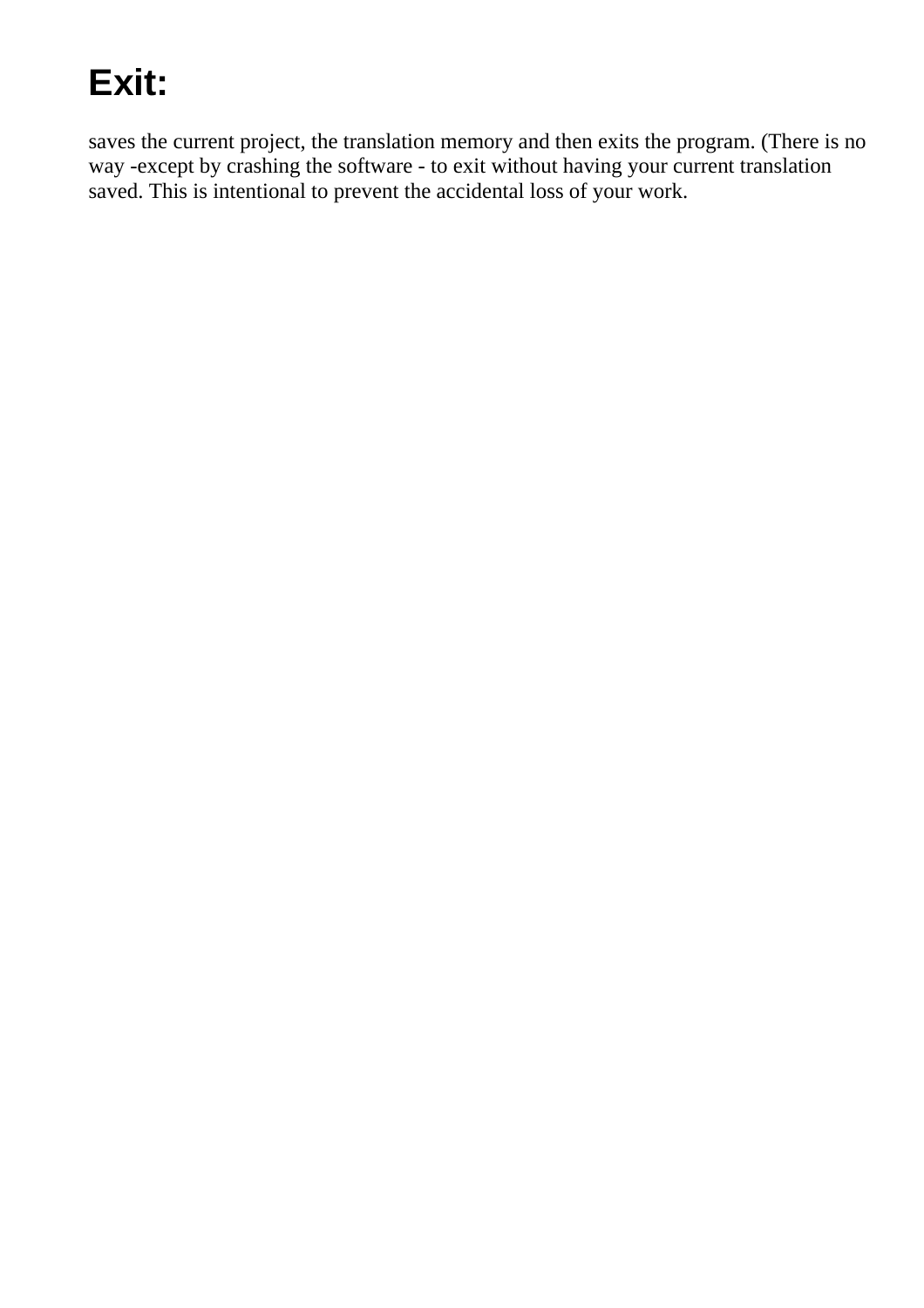# **Project menu**

#### <span id="page-15-1"></span><span id="page-15-0"></span>**Load Project** 1.

loads a project for translation. Type in the filename or browse to the position by pressing the [browse button](#page-3-1) then click OK.

#### <span id="page-15-2"></span>**Save Project** 2.

saves the current project. (Doing this is usually not required, as the current project is saved, before opening a new one and before exiting the program)

#### <span id="page-15-3"></span>**Save Project As** 3.

to save the current project under an other name.

#### <span id="page-15-4"></span>**Merge / Split** 4.

has only one subfunction in the public domain version of the Translator software:

#### **Merge Translation** 1.

merges the translation of 2 project files. (E.g.: an other translator has translated some pages of your project file, use merge translation, to import his translation)

select the file to merge, then click Start. You will receive information about the imported translations.

#### <span id="page-15-5"></span>**Create E-Mail** 5.

creates a file with the extension '.pem', this file is compressed and contains only informations of files you already have translated. All files in this .pem file are signed with your private key (see[: Security](#page-4-0)) thus ensuring, nobody can claim authorship of your translations.

#### <span id="page-15-6"></span>**Load E-Mail** 6.

loads a '.pem' file, verifies the signature and then creates a project file of it. The software will only be able to verify your own signature and the signatures of registered users of the full version of the program. This ensures, that you will not be sent files for translation, by anybody, not related to nettranslator.co.uk Select the '.pem' - filename, the name of the new project and the new root folder for the www page to be stored on your computer, then click OK.

#### <span id="page-15-7"></span>**Create WWW page** 7.

creates the finished web page from your translation. The translated www page will be stored in the subfolder with the name of the language of the project root directory. (E.g.: you have saved the www page in the directory: 'c:\websites\' then the translated site will be saved under: 'c:\websites\de' for the German translation). If the original website contained pictures, without text (they do not need to be translated) you can choose to have the links in the translated page changed, so that the pictures of the original page get displayed. Otherwise, you have to copy all pictures in the according folder of the translation.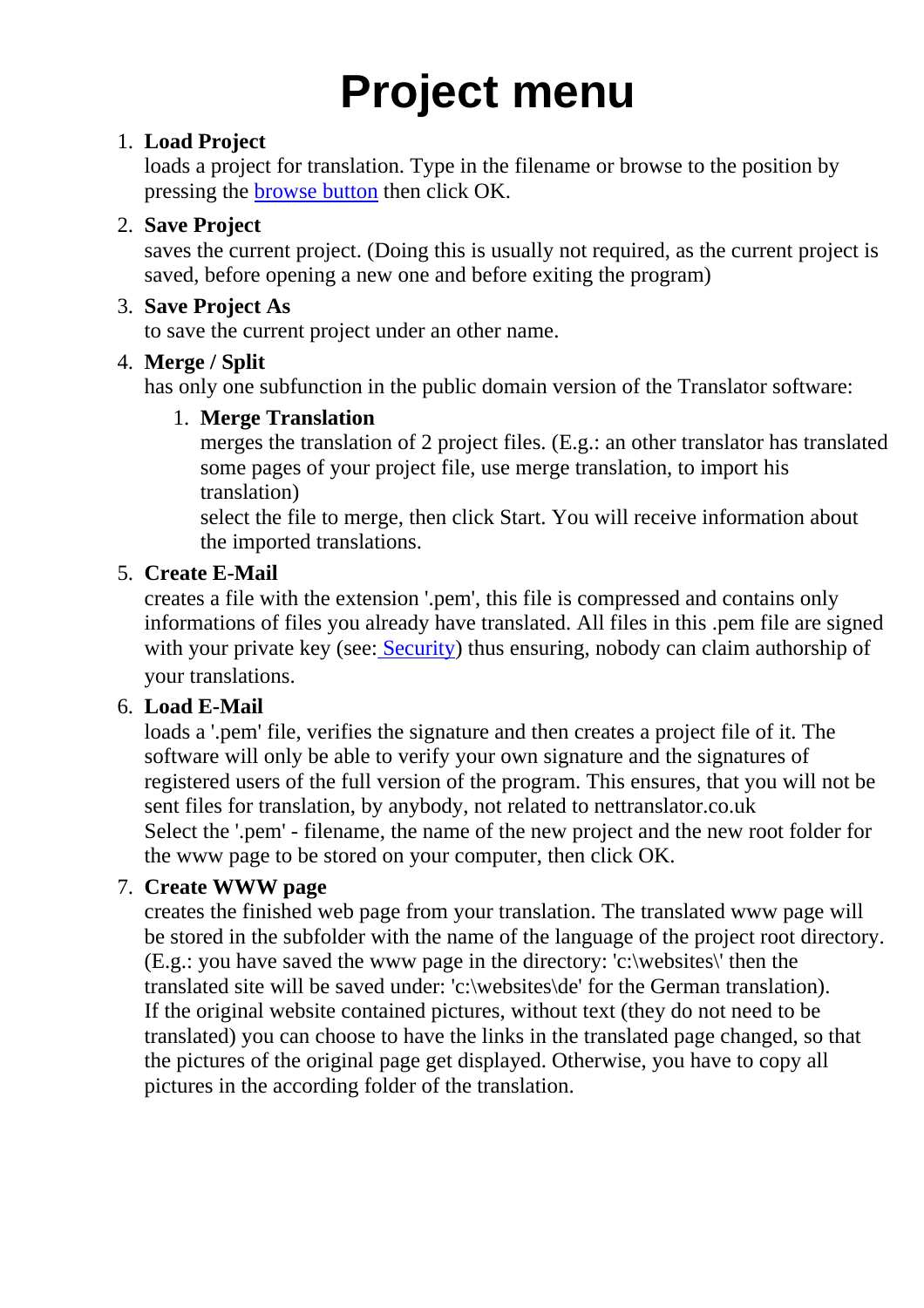## **Translate menu**

- <span id="page-16-1"></span><span id="page-16-0"></span>**Translate Text:** 1. opens the **[Translation pane](#page-9-0)**.
- <span id="page-16-2"></span>**Translate Pictures:** 2. opens the [Picture pane](#page-11-0).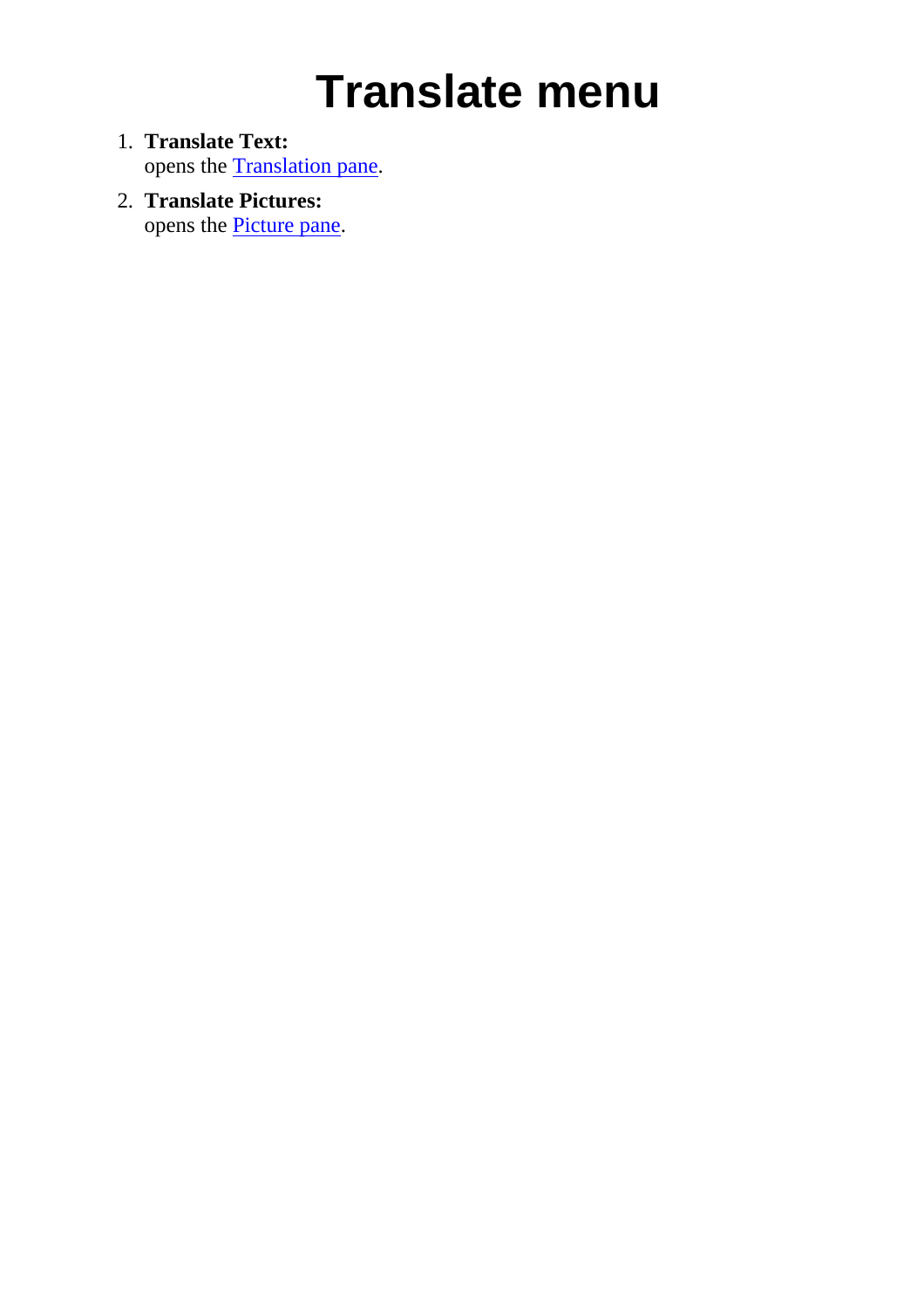# **Glossary menu**

<span id="page-17-0"></span>It is strongly recommended, to add keywords of your translation to the glossary. For one, it offers the customer a reference for translation and the explanation of certain words, second it will enhance the consistency of your translation.

To add a word to the glossary, double click it in the [translation pane](#page-10-0). This will open the Glossary window and have the word added in the correct space.

| <b>Clossary</b><br>$\mathbf{x}$                                     |
|---------------------------------------------------------------------|
| 40                                                                  |
| Benutzeroberfläche                                                  |
| ifisches interface um die Bedienung eines programmes zu erleichtern |
| $\blacksquare$                                                      |
| m                                                                   |
| userinterface                                                       |
| a graphical interface to ease the usage of a program                |
| Ok<br>Cancel<br>Copy                                                |

Type in your translation and a short explanation of the word. Then either press the

button or press OK to accept and close the Glossary window. With the

buttons, you can navigate to the previous and next Glossary entries.

<span id="page-17-1"></span>**View Glossary:** 1.

opens the glossary window ( see above)

<span id="page-17-2"></span>**OutputGlossary:** 2.

saves the glossary entries in a readable form. You have the choice to save either as a HTML file or a text file.

<span id="page-17-3"></span>**Export Glossary:** 3.

saves the glossary of the current project in a format, which can be read by the Translator software. With this you can export a glossary of one project and import it in an other.

<span id="page-17-4"></span>**Import Glossary:** 4.

used to import Glossaries from an other project.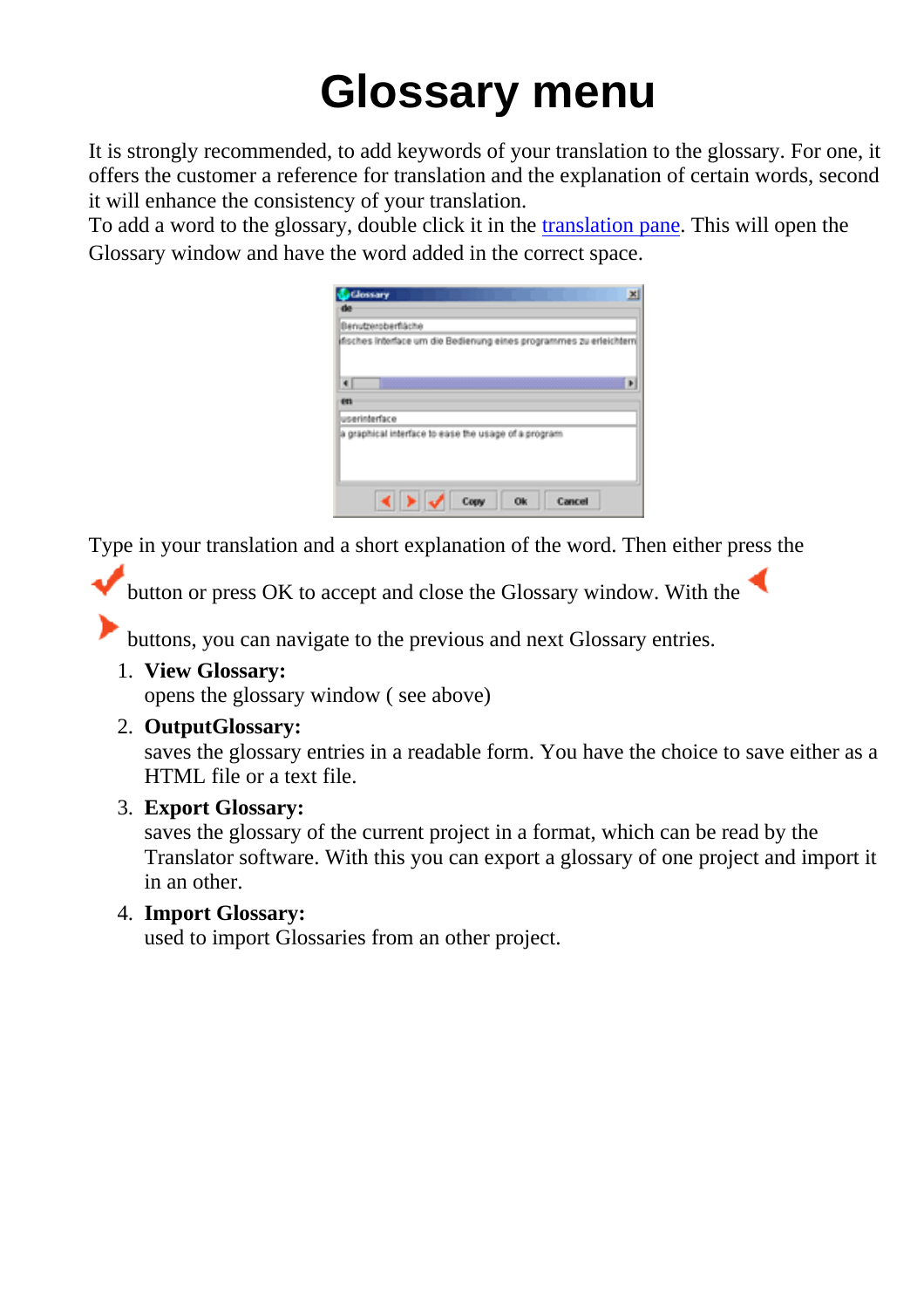# **Memory menu**

<span id="page-18-0"></span>The Translation memory is a databank, of previously translated sentences. When you translate a new line, it searches the databank for similar sentences and suggests possible translations. If it finds an equal sentence, the translated sentence is automatically copied.

#### <span id="page-18-1"></span>**Save Dictionary:** 1.

this function should normally not be required, as the Dictionary and all required files get automatically saved, when the project language is changed, or the program is exited.

#### <span id="page-18-2"></span>**Optimize Index:** 2.

the file structure of the translation memory is quite sophisticated and involves a random access index file. The indices are small packets of bytes (currently 60), which point to sentences and their translation. Indices can be spread over the whole (quite large) file, which can make their access very slow.

**Use Optimize Index, when searching for similar sentences seems to take too much time**. The function reorganizes the index file, that all packets can be read in one block.

#### <span id="page-18-3"></span>**Export Memory:** 3.

exports the translation memory in a very compressed form (~factor 20?).

#### <span id="page-18-4"></span>**Import Memory:** 4.

this function allows you to import a translation memory from the compressed form, to a form, which is usable by the translation software. The aim is, to have a large collection of exported memory files and have them available on the web, to ease the translation of other translators. This will be mutually beneficial. As well this function allows, to reverse the dictionaries: e.g. you have an exported translation memory for English -> German. You can import it to a German -> English project and can use the translations in the reverse direction.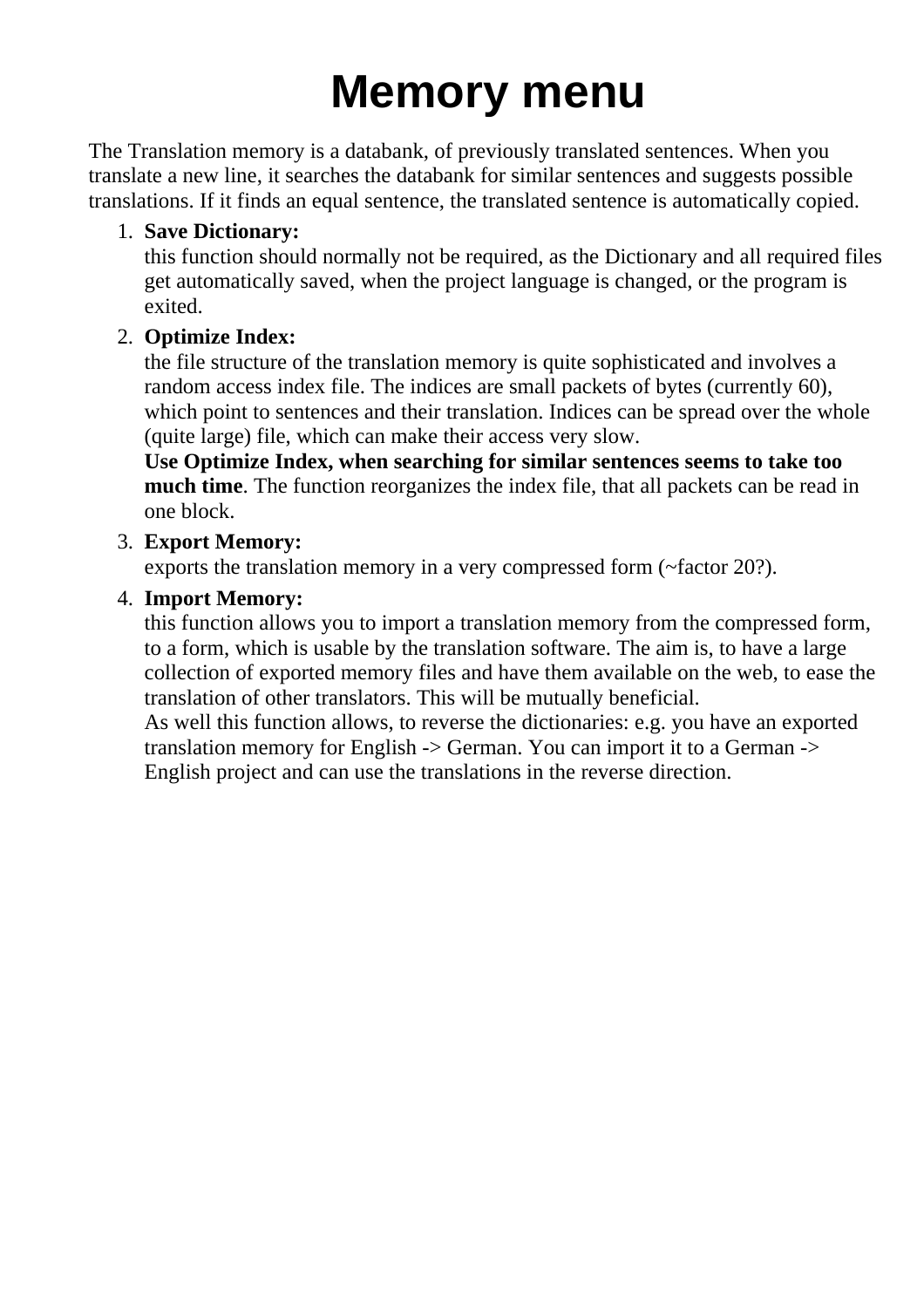# **Help menu**

#### <span id="page-19-0"></span>**Help:** 1.

opens this window.

<span id="page-19-1"></span>**View ErrorLog:** 2.

you will hopefully never see following window: (output will vary)



it indicates that an error has occurred running the program. It might be a small error, like typing in a wrong filename, but might be something more serious. If this occurs, a file 'Translator.log' will be created with debugging information. You can view the contents of the file with 'View ErrorLog'.

Please send this file as an attachment to **[bugreport@nettranslator.co.uk](mailto:bugreport@nettranslator.co.uk)** if possible try to provide additional information about the error. The debugging informations will be used for further updates.

#### <span id="page-19-2"></span>**About:** 3.

gives you information about the version of the software.